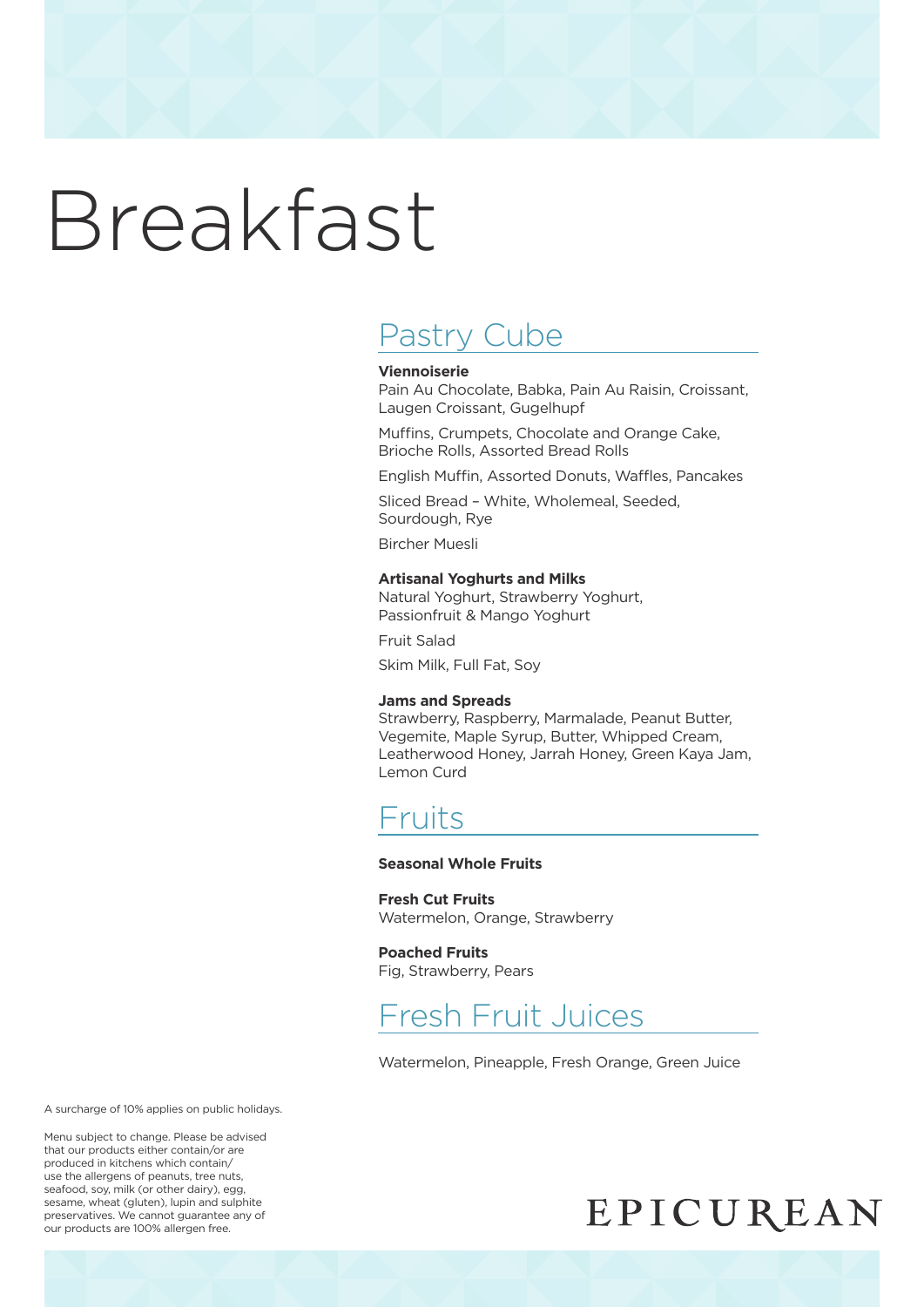## Cereals, House Made Muesli and Granolas

Super Cacao Muesli, Organic 5 Grain Granola, Corn Flakes, Special K, Rice Krispies, Coco Pops, Mini Weetbix, Chocolate Flakes

#### **Gluten Free**

Breakfast Bruschetta Granola Seed Mix, Nut Mix, Dried Fruit Mix Walnut and Apricot Protein Ball Assorted Cakes and Breads

### Salads and Greens

Mesclun, Cherry Tomatoes, Cucumber, Shaved Onion French Dressing, Thousand Island, Balsamic, Olive Oil, Caesar Dressing, Yuzu Dressing, Raspberry Dressing

### Artisan Cheese

Babybell Cheese, Cheddar, Philadelphia Cream Cheese, Assorted Crackers, Quince Paste, Grissini, Lavosh, Walnut and Sundried Australian Currant Bread

## Cold Cuts

Mortadella, Black Forest Ham, Wagyu Bresaola, Finocchiona Salami, Beef Salami, Sopressa Salami, Hungarian Salami

Pickled Vegetables, Cornichons, Sundried Plum Tomatoes, Pickled Beetroot, Pickled Green Jalapeños

A surcharge of 10% applies on public holidays.

Menu subject to change. Please be advised that our products either contain/or are produced in kitchens which contain/ use the allergens of peanuts, tree nuts, seafood, soy, milk (or other dairy), egg, sesame, wheat (gluten), lupin and sulphite preservatives. We cannot guarantee any of our products are 100% allergen free.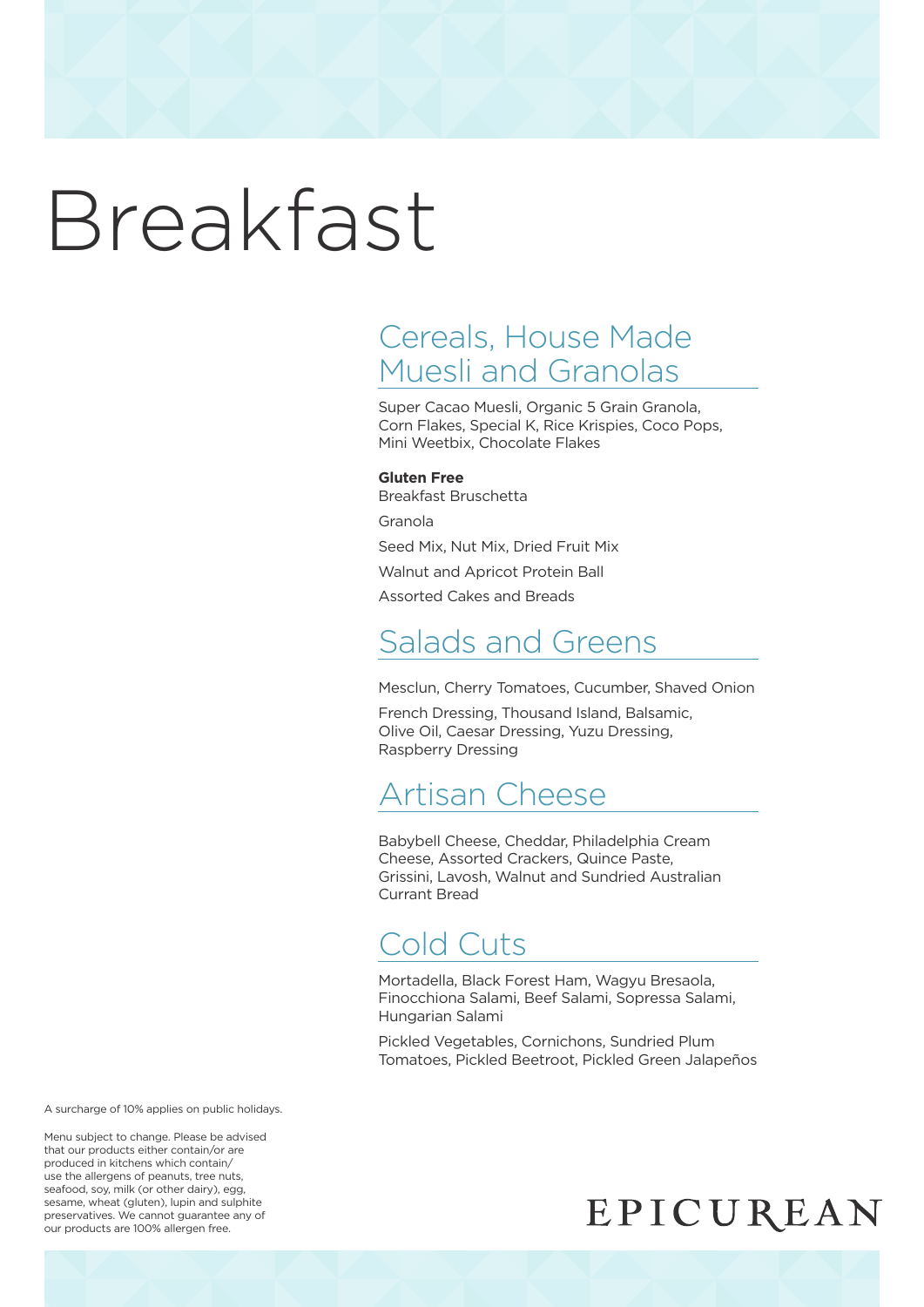#### **Western**

Scrambled Eggs Sous Vide Eggs Boiled Eggs Fried Eggs Grilled Chicken Sausages Middle Rindless Bacon House Made Baked Beans Confit Cherry Tomatoes Potato Gems

#### Asian

Stir Fried Chicken with Garlic and Soy Malay Sambal Eggs Wok Fried Vegetables Pad Thai Noodles Steamed Dim Sum Selection – Char Siu Bao, Shumai, Har Gao Basil Fried Rice

**Condiments** Chilli Oil, Sambal, Soy

A surcharge of 10% applies on public holidays.

Menu subject to change. Please be advised that our products either contain/or are produced in kitchens which contain/ use the allergens of peanuts, tree nuts, seafood, soy, milk (or other dairy), egg, sesame, wheat (gluten), lupin and sulphite preservatives. We cannot guarantee any of our products are 100% allergen free.